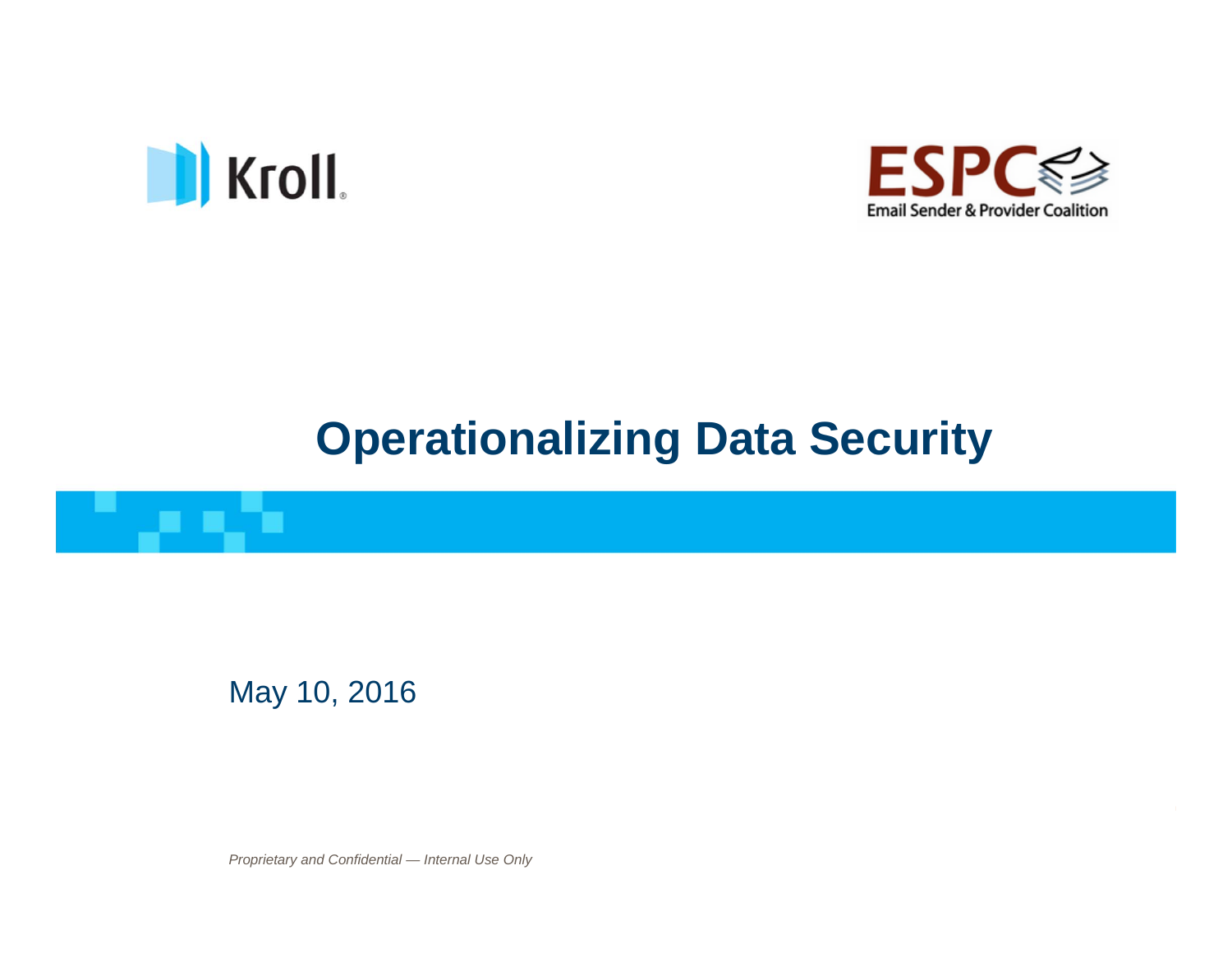## **Agenda**

|                         | <b>Bio and Contact Information</b>                   |
|-------------------------|------------------------------------------------------|
| $\overline{2}$          | <b>Kroll Overview</b>                                |
| $\overline{3}$          | <b>Information Security Risk Assessment</b>          |
| $\overline{\mathbf{4}}$ | <b>Operational Security Controls &amp; Processes</b> |
| 5                       | <b>Security Monitoring &amp; Incident Response</b>   |
| 6                       | Q & A                                                |

*Proprietary and Confidential — Internal Use Only* 2 Operationalizing Data Security ■ KROLL ■ MAY 2016

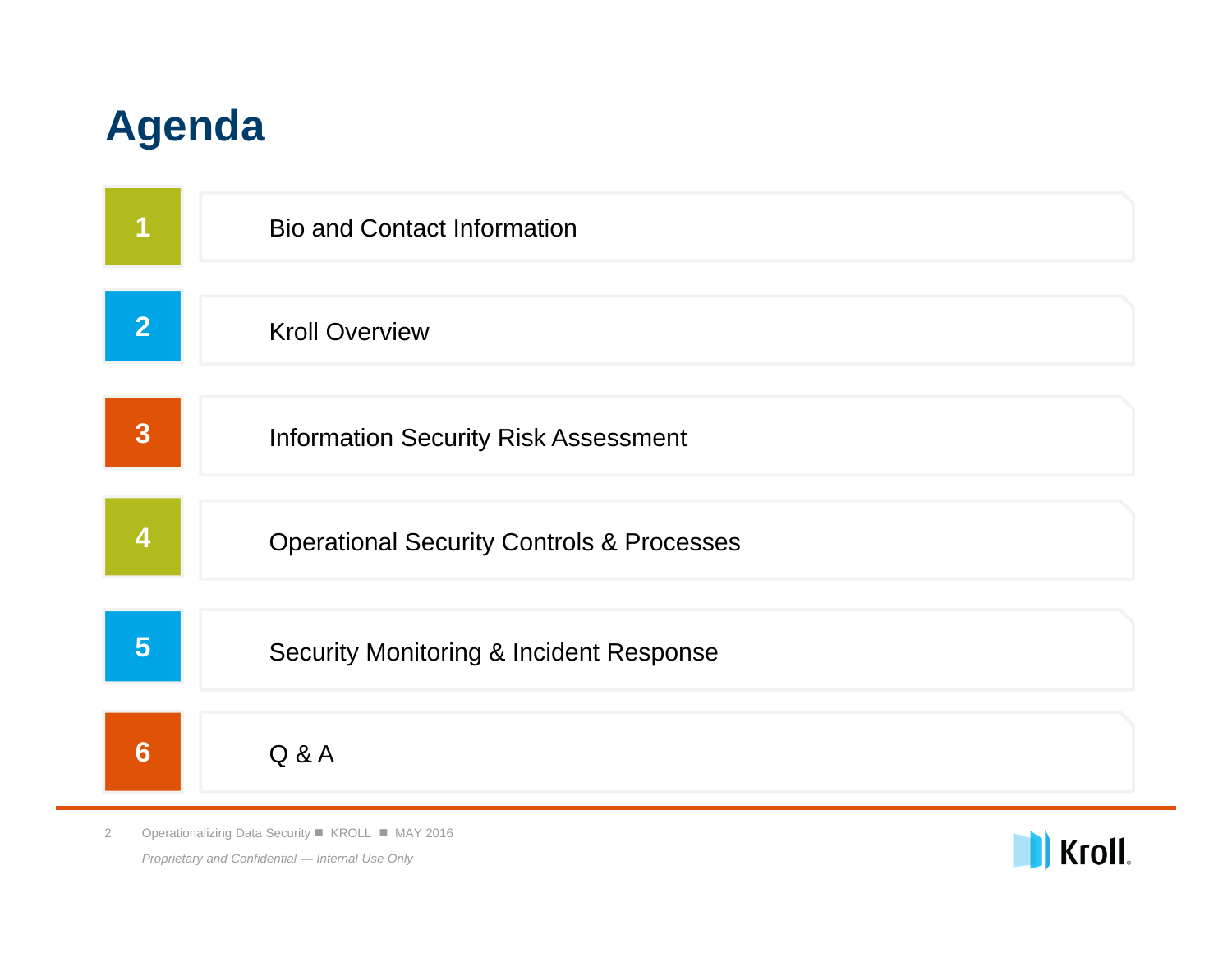# 1**Bio and Contact Information**

3 Operationalizing Data Security KROLL MAY 2016 Operationalizing Data Security KROLL MAY 2016

*Proprietary and Confidential — Internal Use Only Proprietary and Confidential — Internal Use Only*

un alta

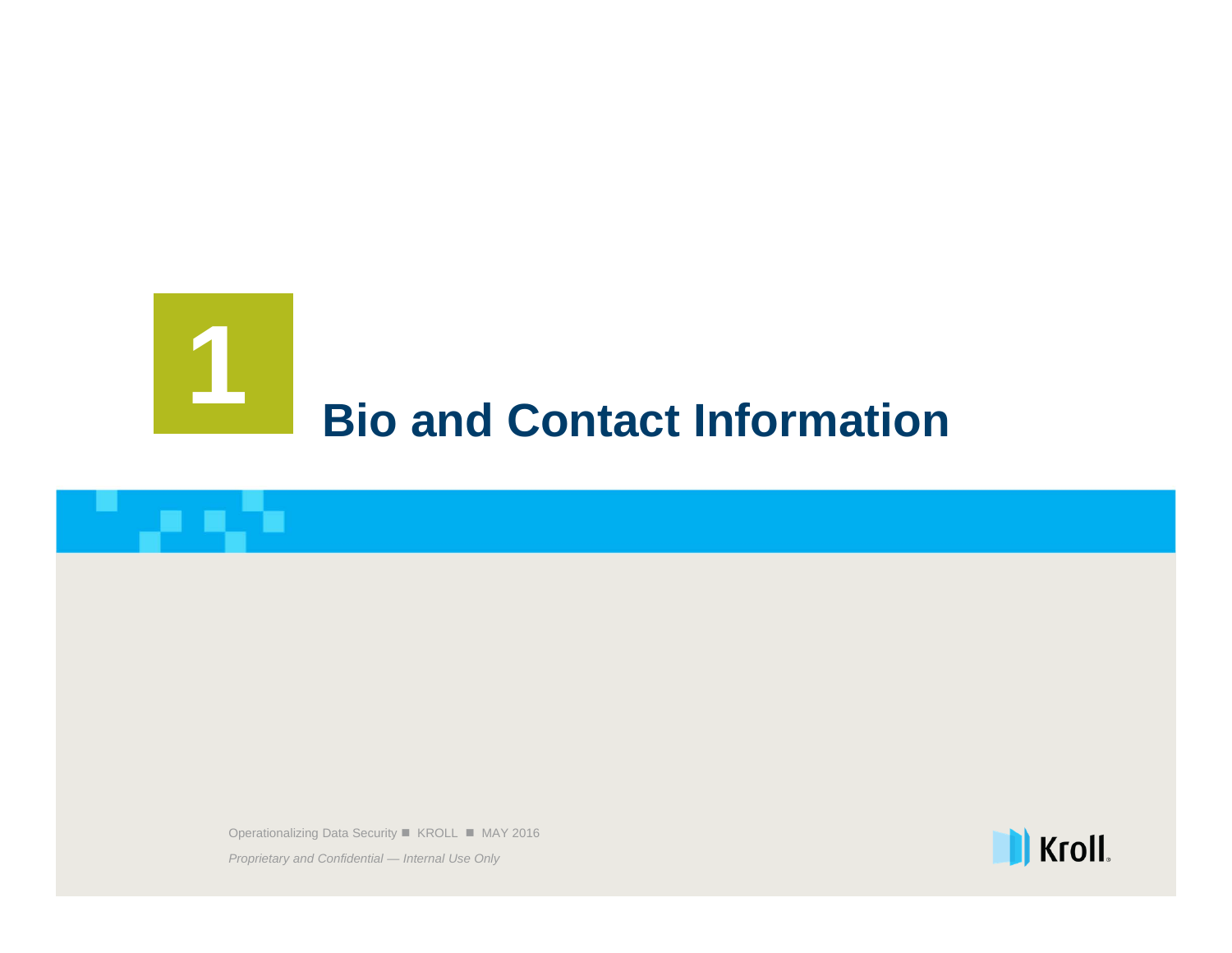

# **Gregory Michaels**

Associate Managing Director, Cybersecurity and Investigations Kroll

+1 201.978.1546gregory.michaels@kroll.com 300 Harmon Meadow Boulevard, Suite 305 Secaucus, NJ 07094 USA

Greg Michaels is an Associate Managing Director with Kroll's Cybersecurity practice based in Secaucus, NJ. In this role, Greg partners with clients at the strategic and operational level to build proactive information security programs helping them to comply with regulatory requirements and reduce risk according to organizational needs. Greg has deep experience collaborating across functional units and communicating technical matters to executive stakeholders.

Prior to joining Kroll, Greg worked as Chief Security Officer for BluePrint Healthcare IT where he led the Security, Privacy and Compliance practice for more than five years. Previously Greg worked as an Information Security Analyst for i3 Global (United Health Group) and as a Network & Security Administrator for PXRE Group, Ltd.

Greg holds Master's Degrees in Information Assurance from Capitol College and Health and Technology Law from Seton Hall Law School. He also holds a Bachelor's Degree in Biological Science from Rutgers University. Greg is certified as a CISSP, CISM, CRISC, CISA, PMP, CBCP and a HITRUST Practitioner and is an active participant in HIMSS, NJ-HIMSS, HFMA and ISACA and a frequent speaker at security and privacy conferences.

*Proprietary and Confidential — Internal Use Only* 4 Operationalizing Data Security ■ KROLL ■ MAY 2016

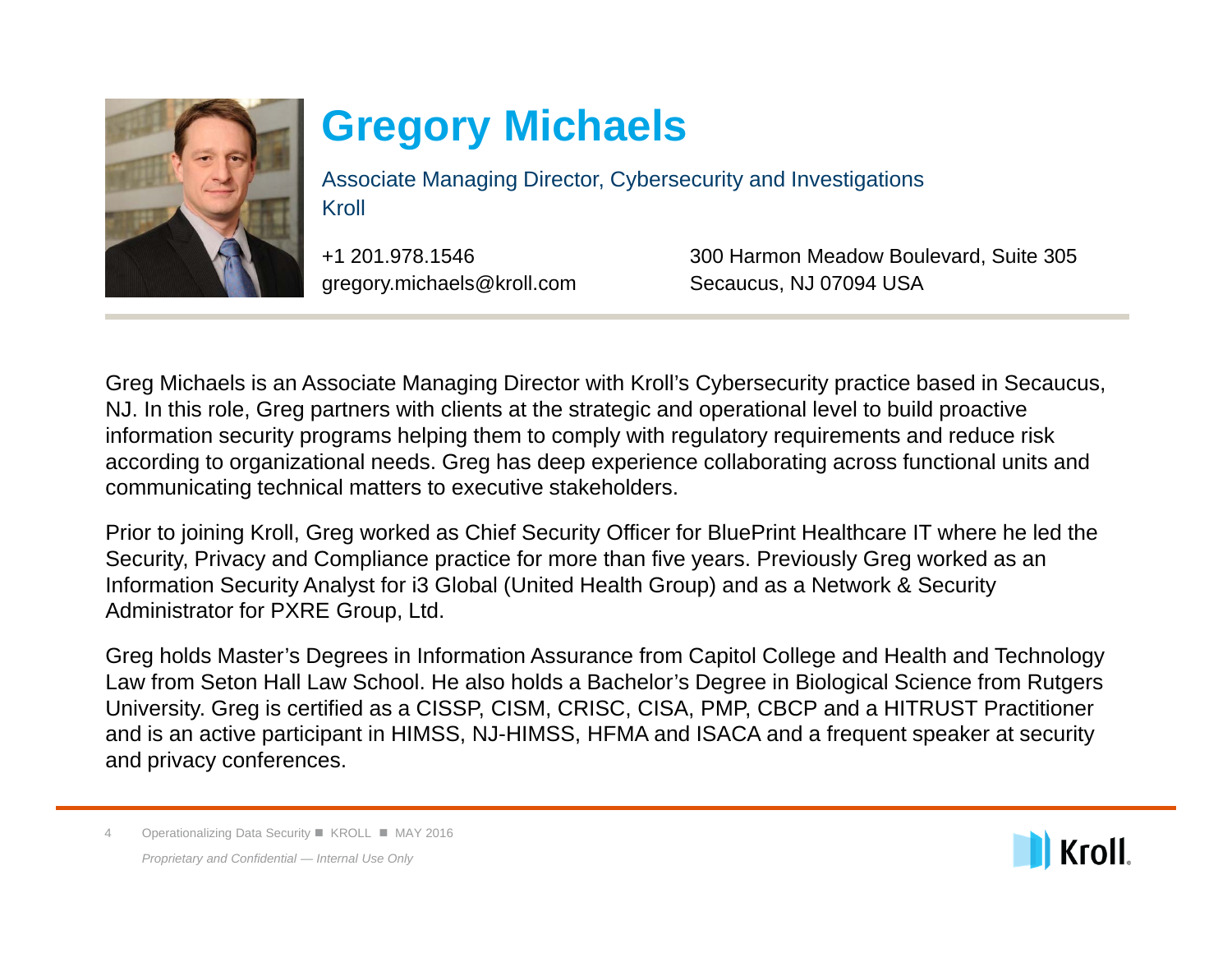

5 Operationalizing Data Security KROLL MAY 2016 Operationalizing Data Security KROLL MAY 2016

*Proprietary and Confidential — Internal Use Only Proprietary and Confidential — Internal Use Only*

un din

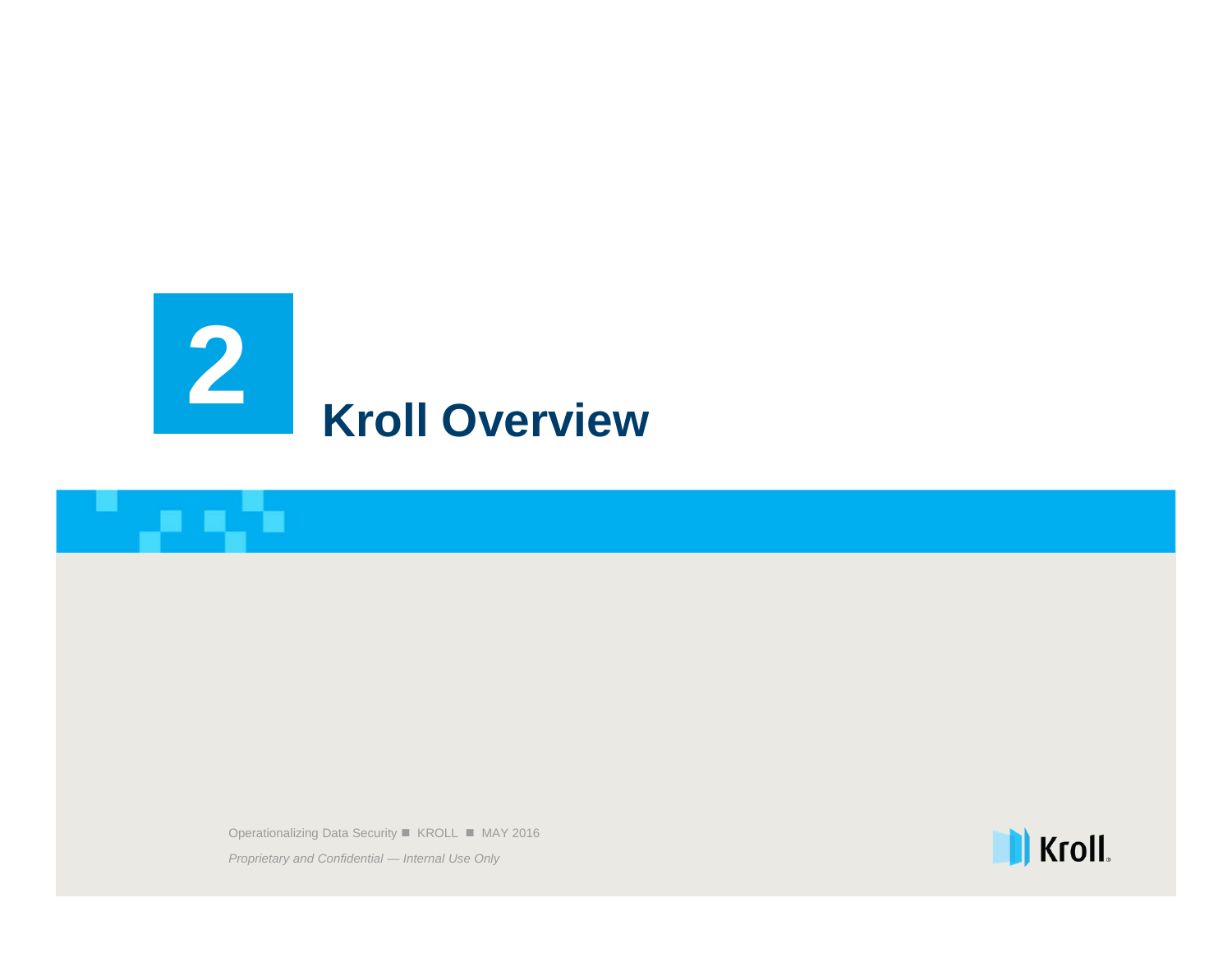### **Kroll's Global Footprint**

#### *A 40+ Year History of Handling IT-Focused Threats and Compromises*



*Proprietary and Confidential — Internal Use Only* 6 Operationalizing Data Security KROLL MAY 2016

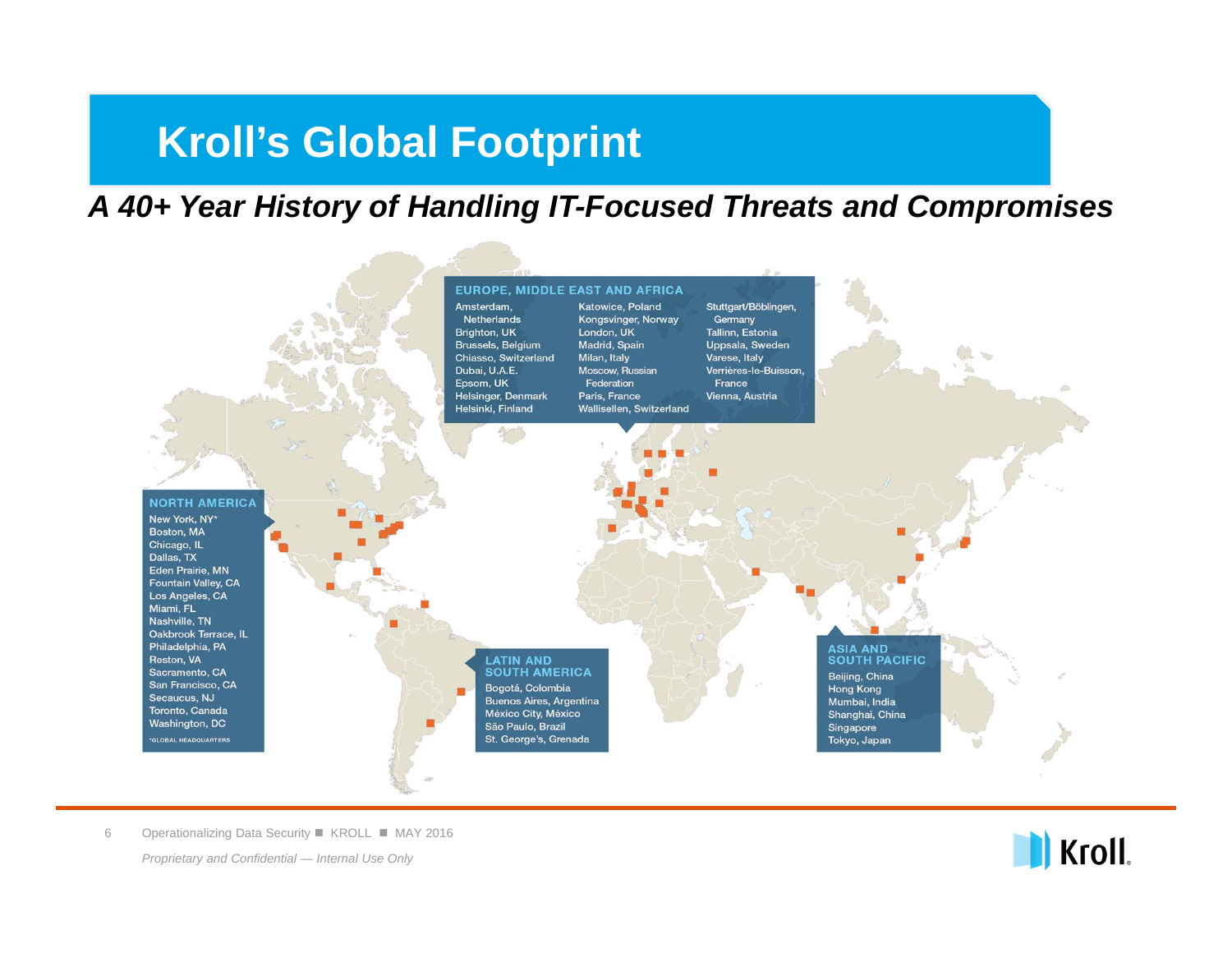### **Lessons Learned**

- •Cyber events are inevitable
- •Proactive vs. Reactive – Approach is key to readiness and resiliency
- •Difficult to quantify cyber risk, and no common standards exist
- •One size does not fit all





*Proprietary and Confidential — Internal Use Only* 7 Operationalizing Data Security ■ KROLL ■ MAY 2016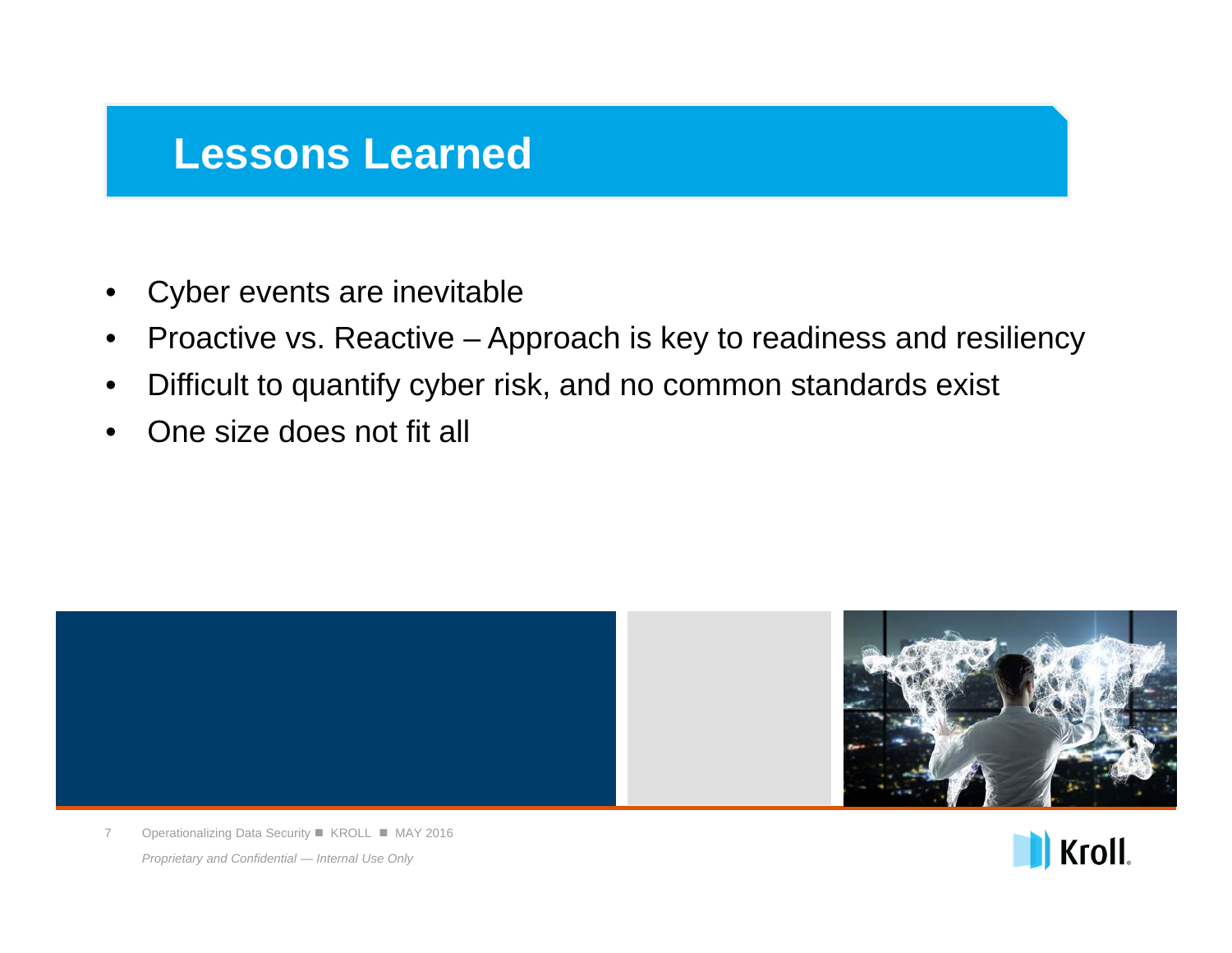

8 Operationalizing Data Security KROLL MAY 2016 Operationalizing Data Security KROLL MAY 2016

*Proprietary and Confidential — Internal Use Only Proprietary and Confidential — Internal Use Only*

an ata

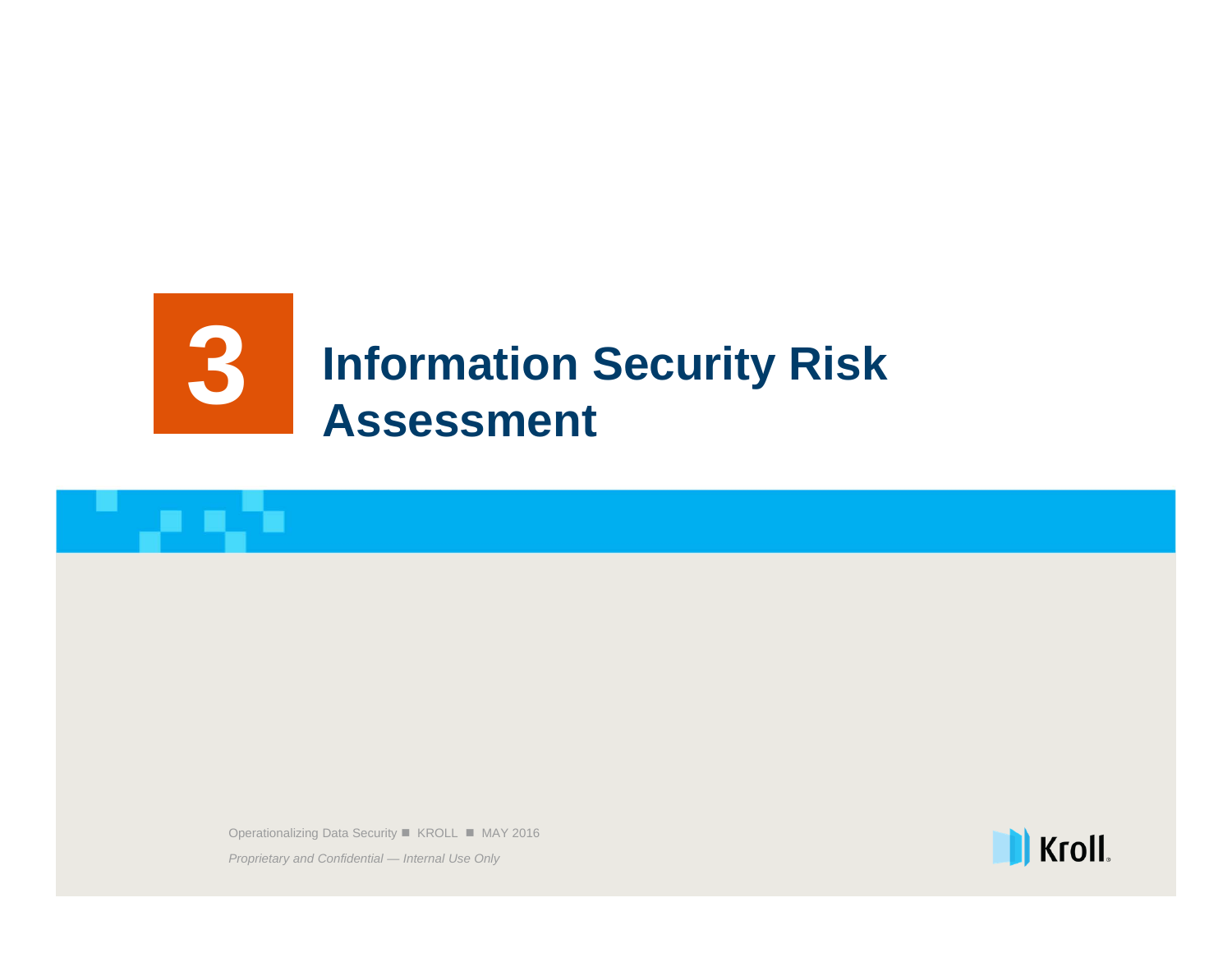### **Pre-Assessment – Information Gathering**

- •Determine organizational risk profile
- •Determine scope and timeframe
- •Identify critical information assets
- •Identify where these assets are located
- •Identify who manages and who has access to these assets
- •Identify what regulatory requirements are relevant
- Select an information security framework



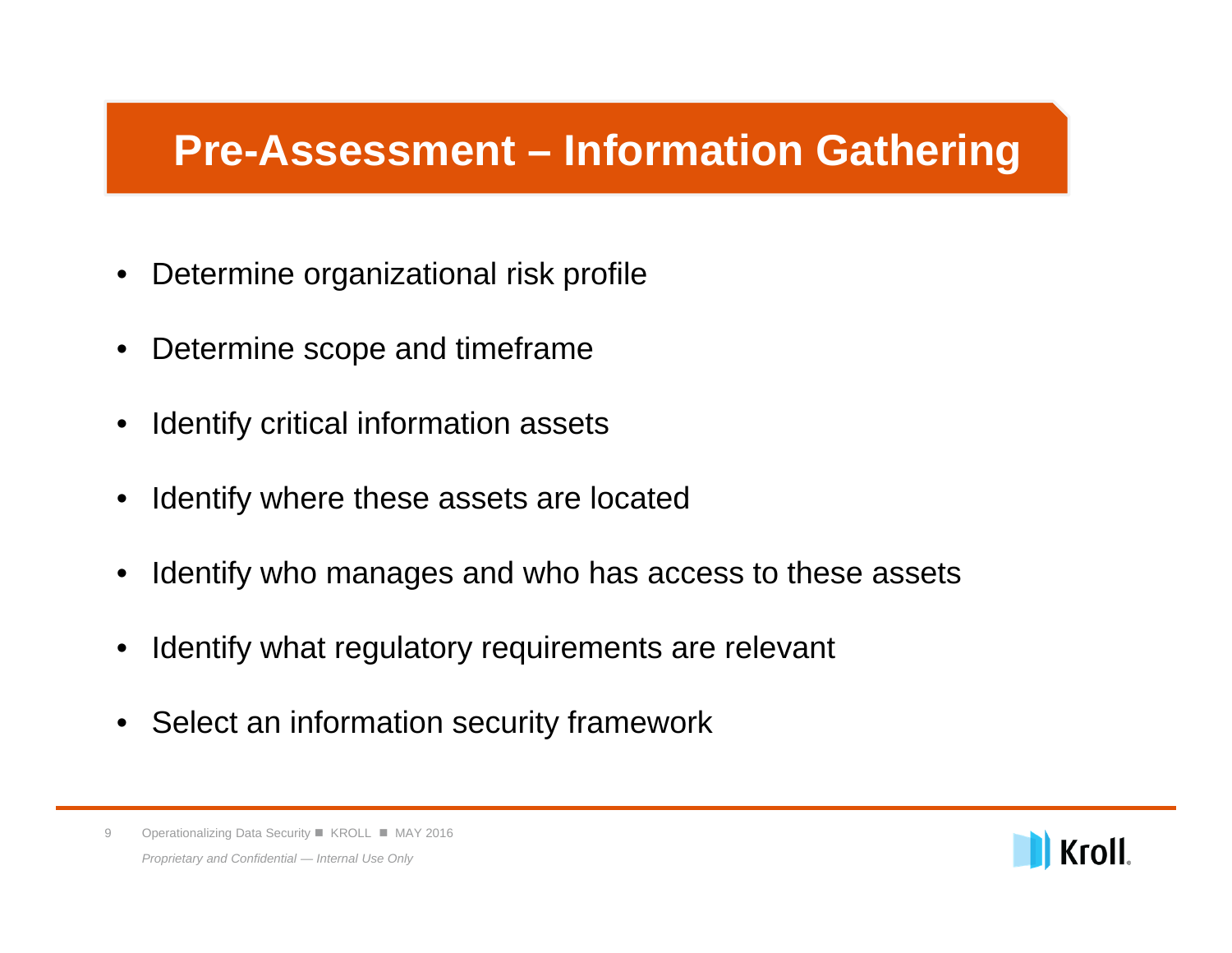### **Assessment - Overview**

- •Review policies and procedures
- •Review previous assessment reports and remediation activity
- Review network diagrams
- Review system and device standard configurations
- Review third party contracts and Cyber Insurance policy
- •Identify security management solutions in place
- $\bullet$ Identify security detection and response capabilities

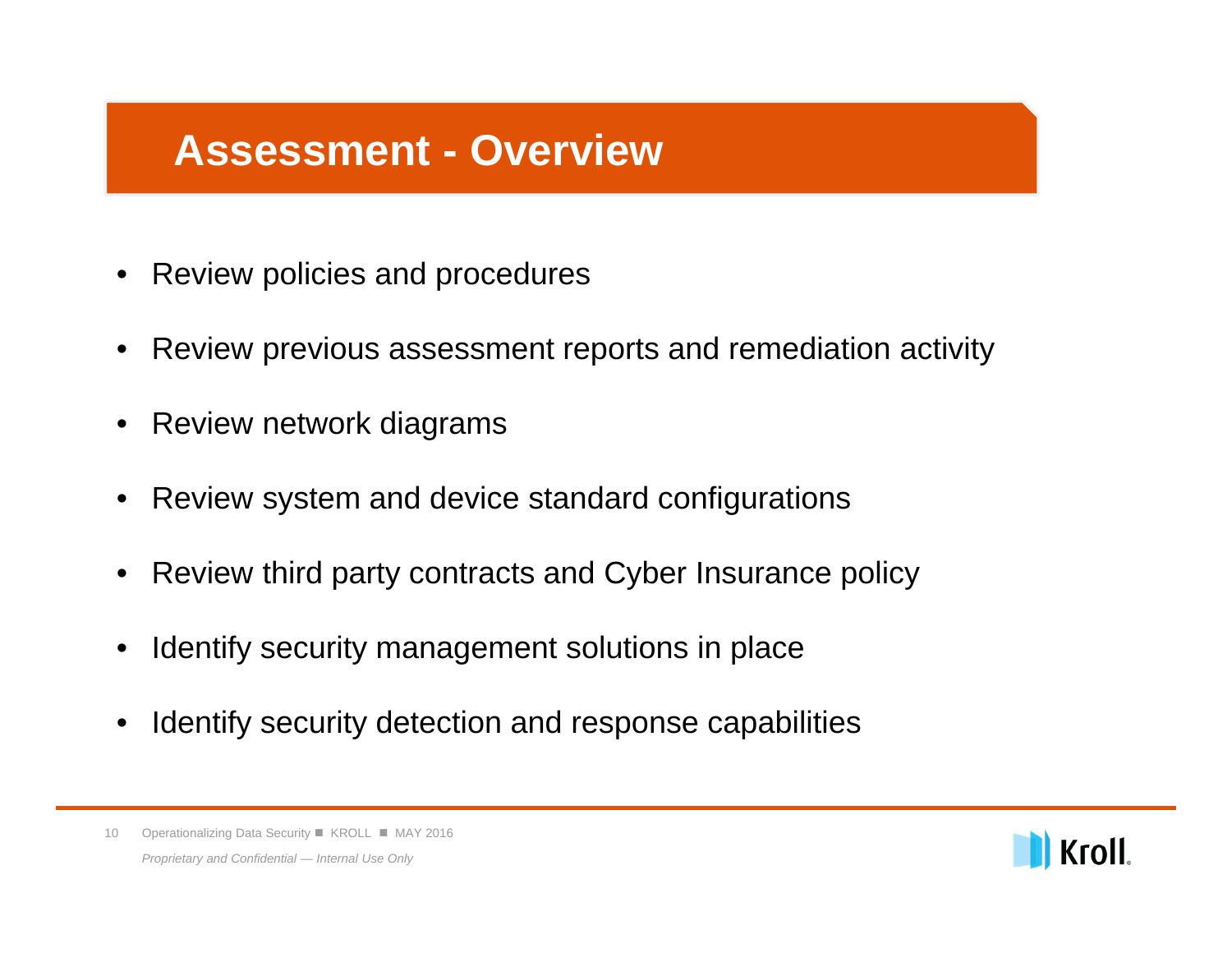### **Assessment – Policy Categories**

| <b>Information Security Strategy</b>   | <b>Business Continuity Management</b>                   |
|----------------------------------------|---------------------------------------------------------|
| <b>Security Risk Management</b>        | <b>Disaster Recovery Management</b>                     |
| <b>Access &amp; Account Management</b> | Incident Response & Management                          |
| <b>Training &amp; Awareness</b>        | <b>Systems Development Security</b><br>Management       |
| Asset Management & Data Classification | <b>Application Security Management</b>                  |
| <b>Physical Security</b>               | <b>Third Party Security Management</b>                  |
| <b>Systems &amp; Network Security</b>  | <b>Mobile Device &amp; Media Security</b><br>Management |
| <b>Security Audit &amp; Monitoring</b> | <b>Personnel Security</b>                               |
| <b>Cyber Vulnerability Management</b>  | <b>Acceptable Use</b>                                   |
| Change & Patch Management              | <b>Retention &amp; Destruction</b>                      |

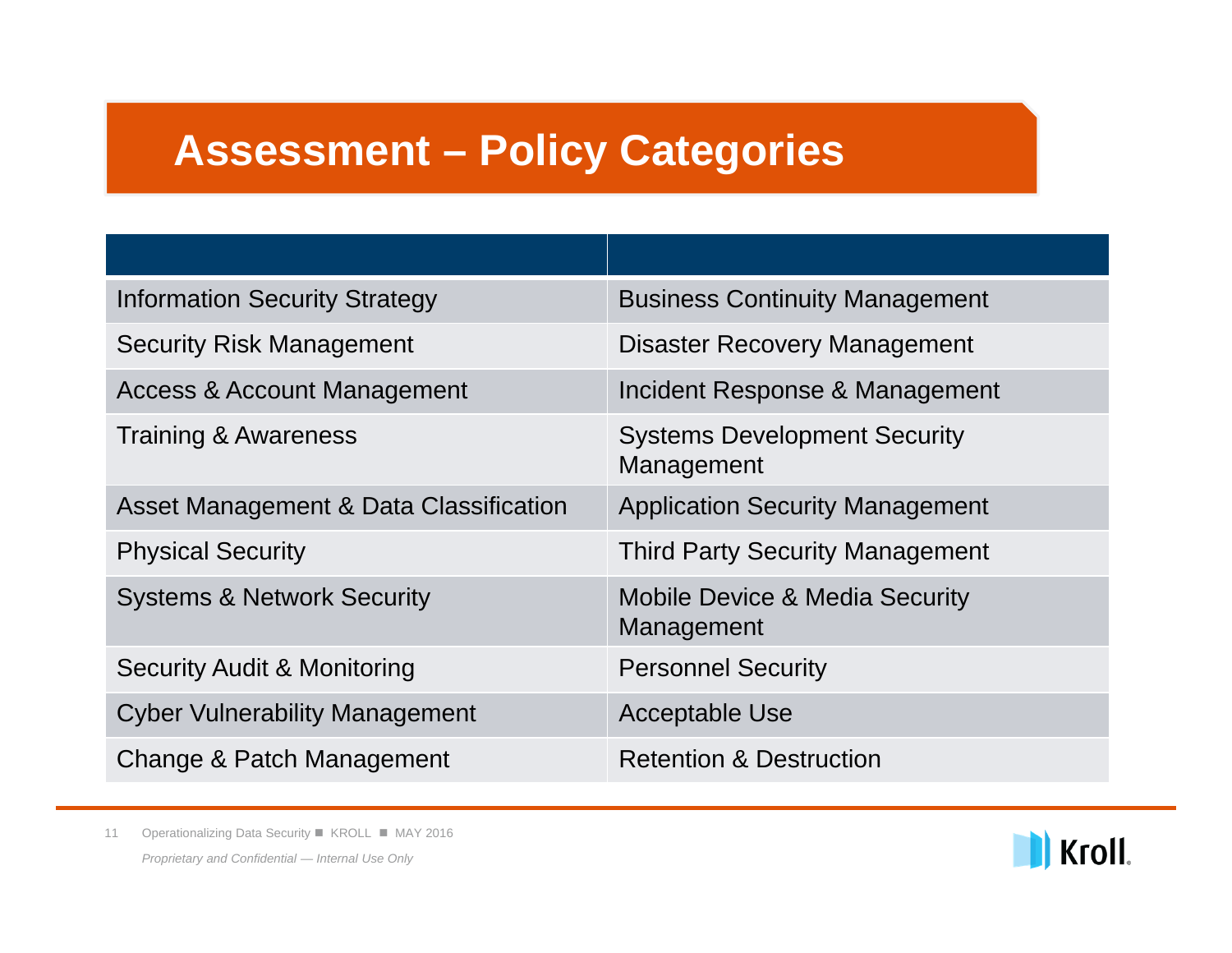### **Assessment – Interviews & Walkthroughs**

- •Interview IT teams
- •Interview System Development teams
- •Interview key third parties that host or access critical assets
- •Interview key business unit leaders throughout the organization
- •Conduct physical security walkthroughs of the perimeter
- Conduct internal security walkthroughs
- Conduct third party site visits (if applicable)



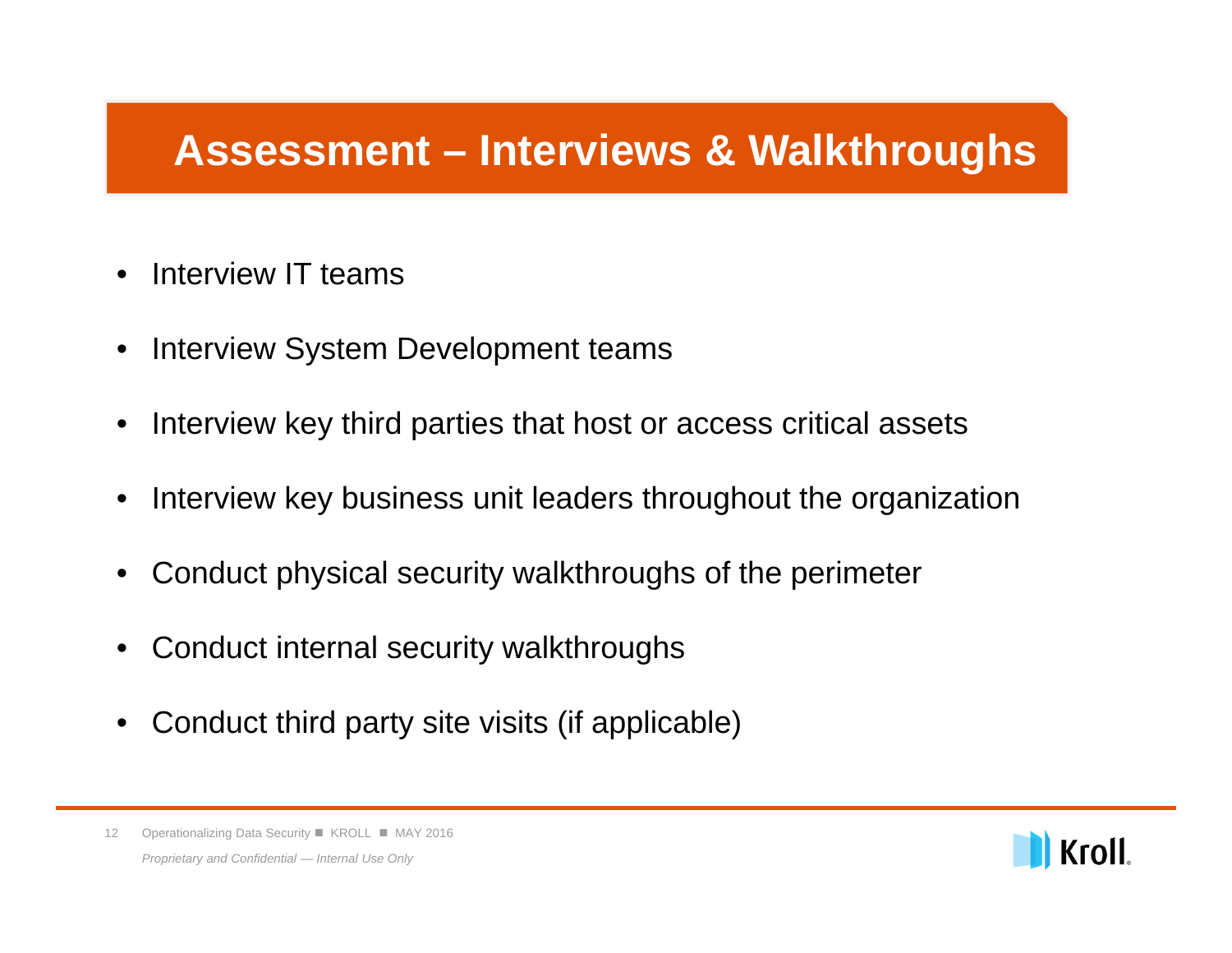### **Assessment – Technical Review**

• Evaluate security controls for systems, network devices,

applications, databases, etc.

- •Compare controls and processes to policies and procedures
- Evaluate training and awareness methods, content and frequency
- •Conduct routine vulnerability assessments
- •Conduct periodic penetration testing with social engineering
- Evaluate monitoring, detection and response capabilities

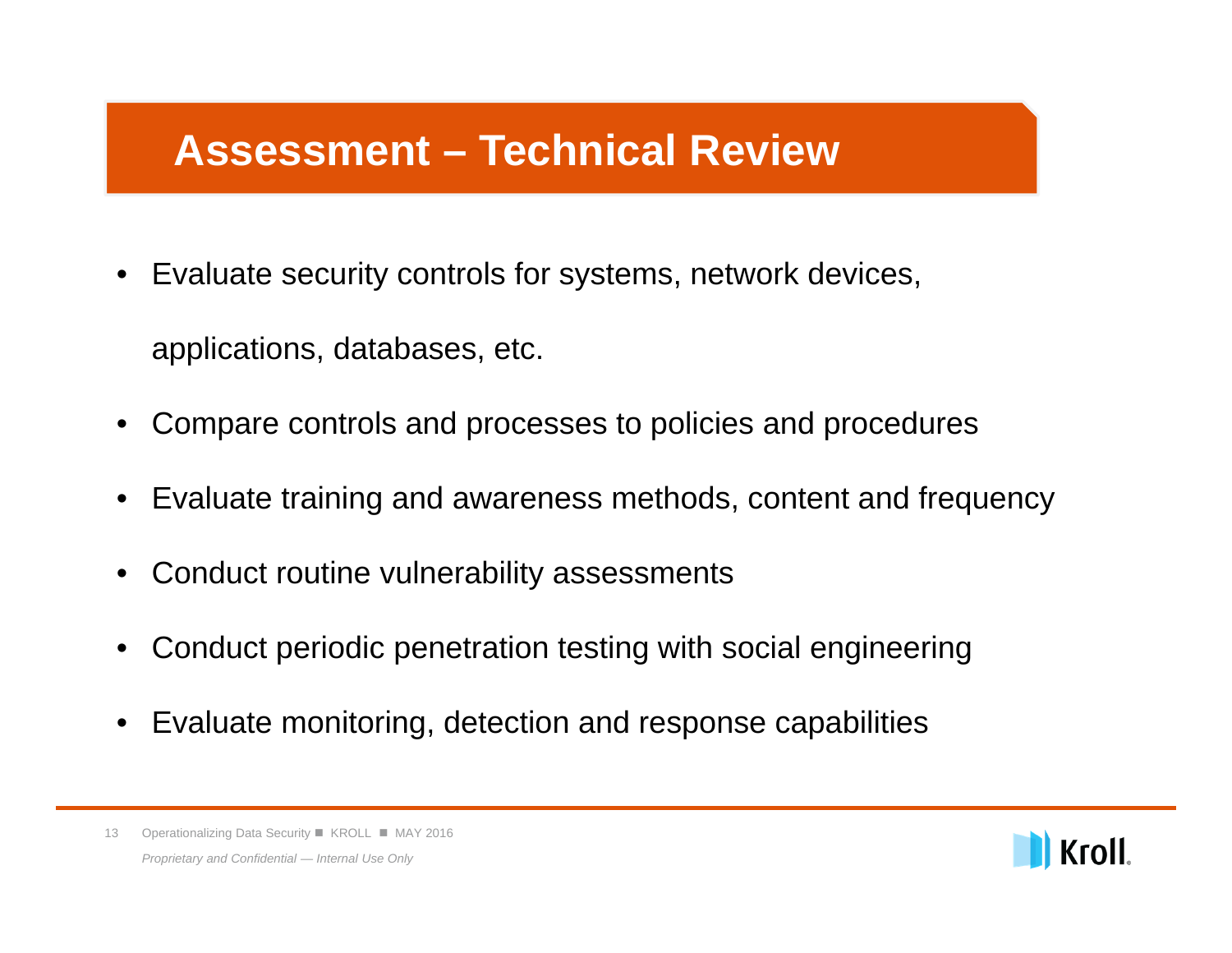### **Assessment – Ratings & Recommendations**

- Rate risks by probability of occurrence and impact to the business in order to prioritize
- •Create manageable recommendations with identified solutions
- •Identify options as necessary based on the risk profile
- • Document security controls and processes that meet framework standards
- •Document recommendations in a risk register for tracking

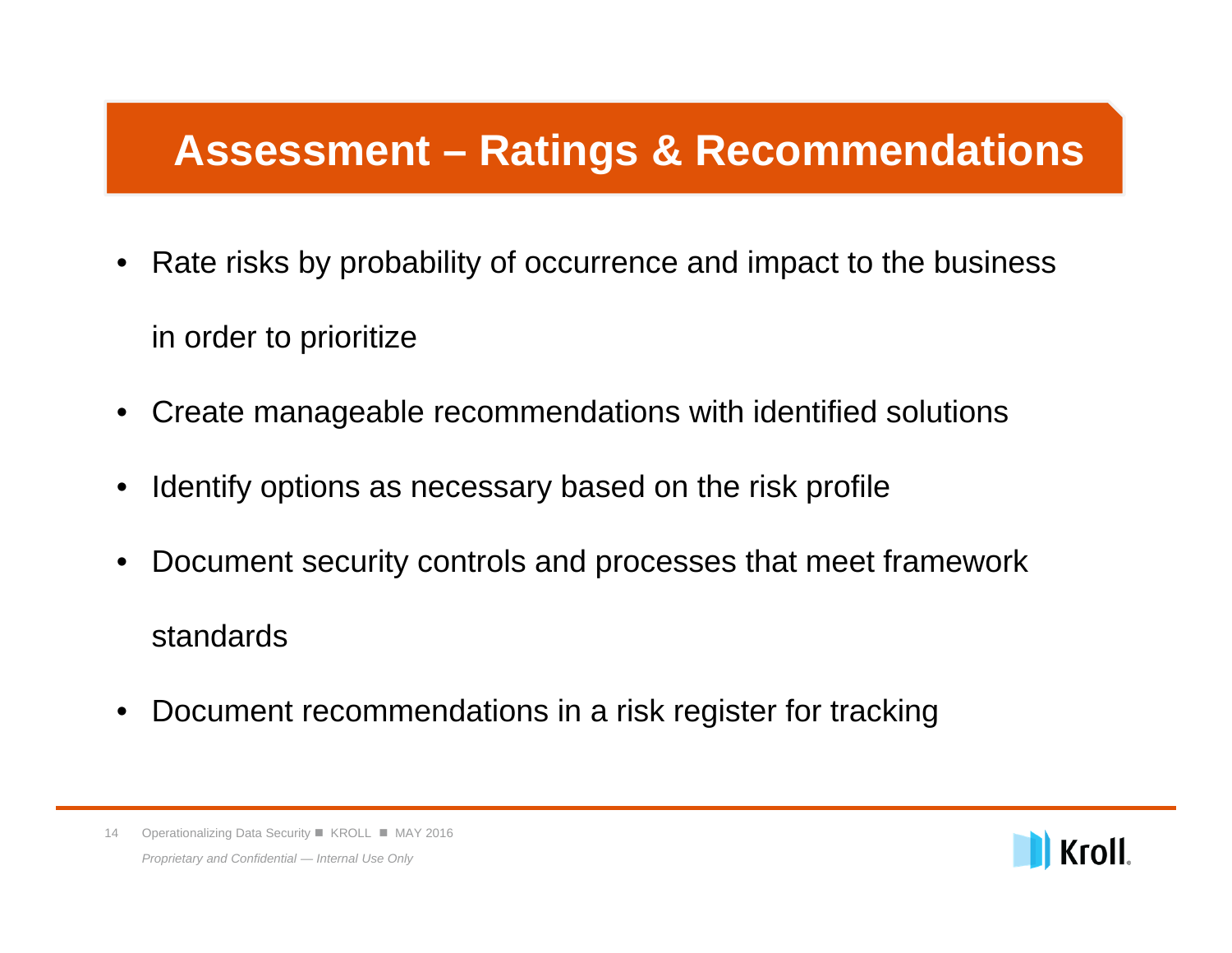# **Operational Security Controls & Processes**

15 Operationalizing Data Security KROLL MAY 2016 Operationalizing Data Security KROLL MAY 2016

*Proprietary and Confidential — Internal Use Only Proprietary and Confidential — Internal Use Only*

an kata

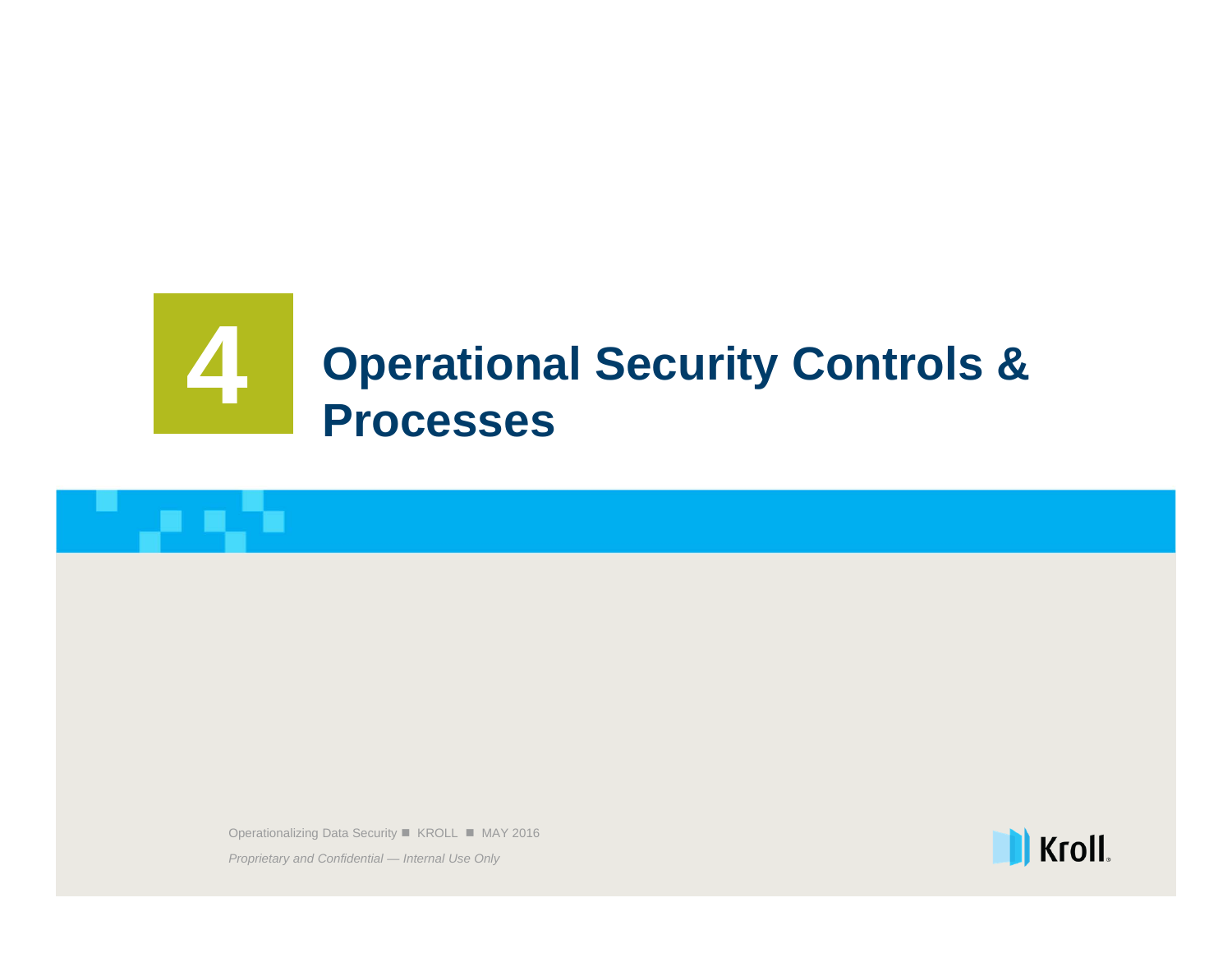### **Executive Role**

- •Determine capability and level of involvement
- •Lead the Development of the Risk Profile
- Provide support for the Security program
- Lead by example
- $\bullet$ Start the conversation
- $\bullet$ Insist on regular updates
- $\bullet$ Identify escalation points



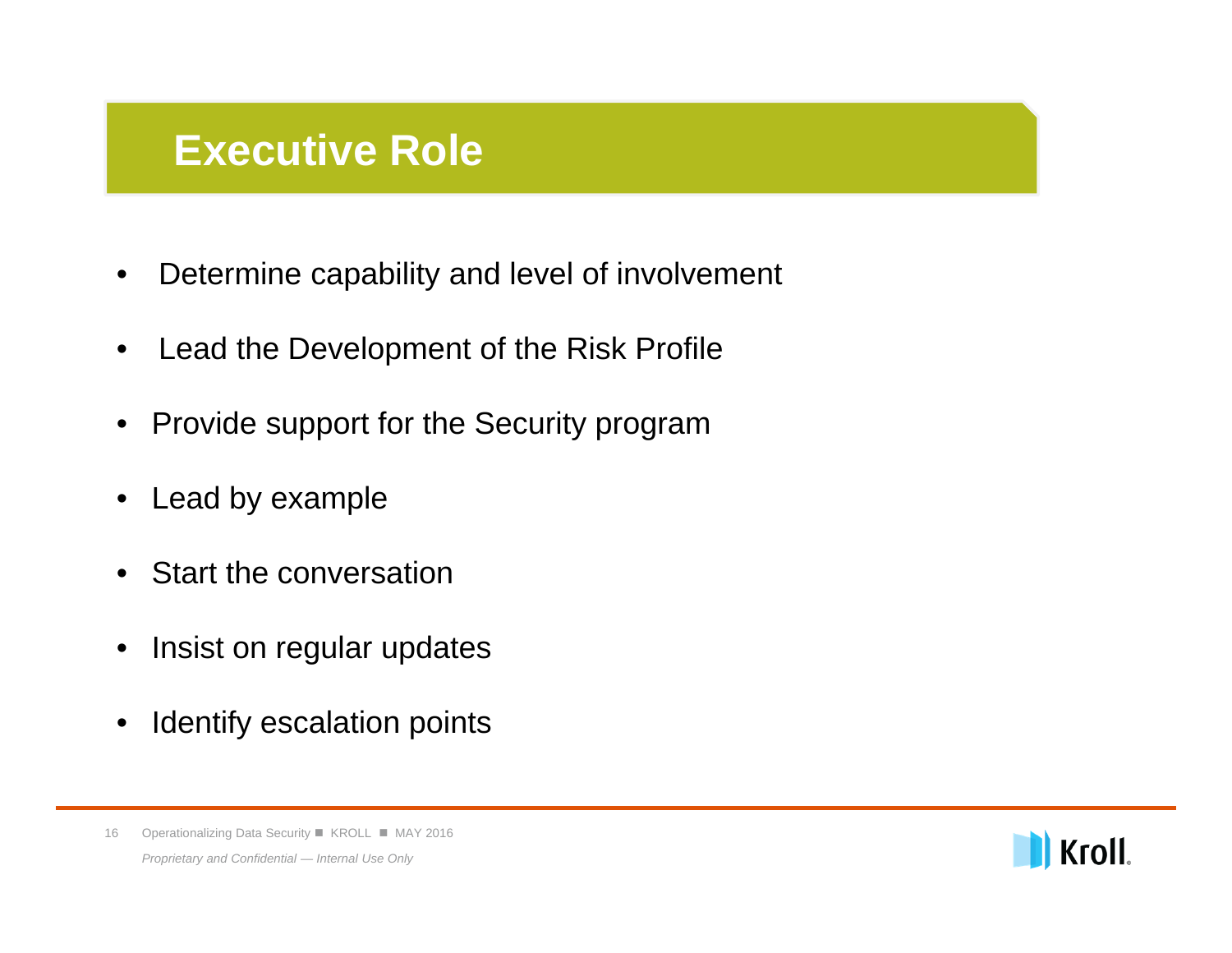### **Strategic Security Program**

- •Designate person Responsible for Security (e.g. CISO)
- •Policies and Communication
- •Cyber Insurance?
- •Executive Leadership Risk Committee
- $\bullet$ Training and Awarenes
- •Enterprise Risk Management (include third parties)
- •Proactive and Continuous Monitoring
- •Incident Response and Management

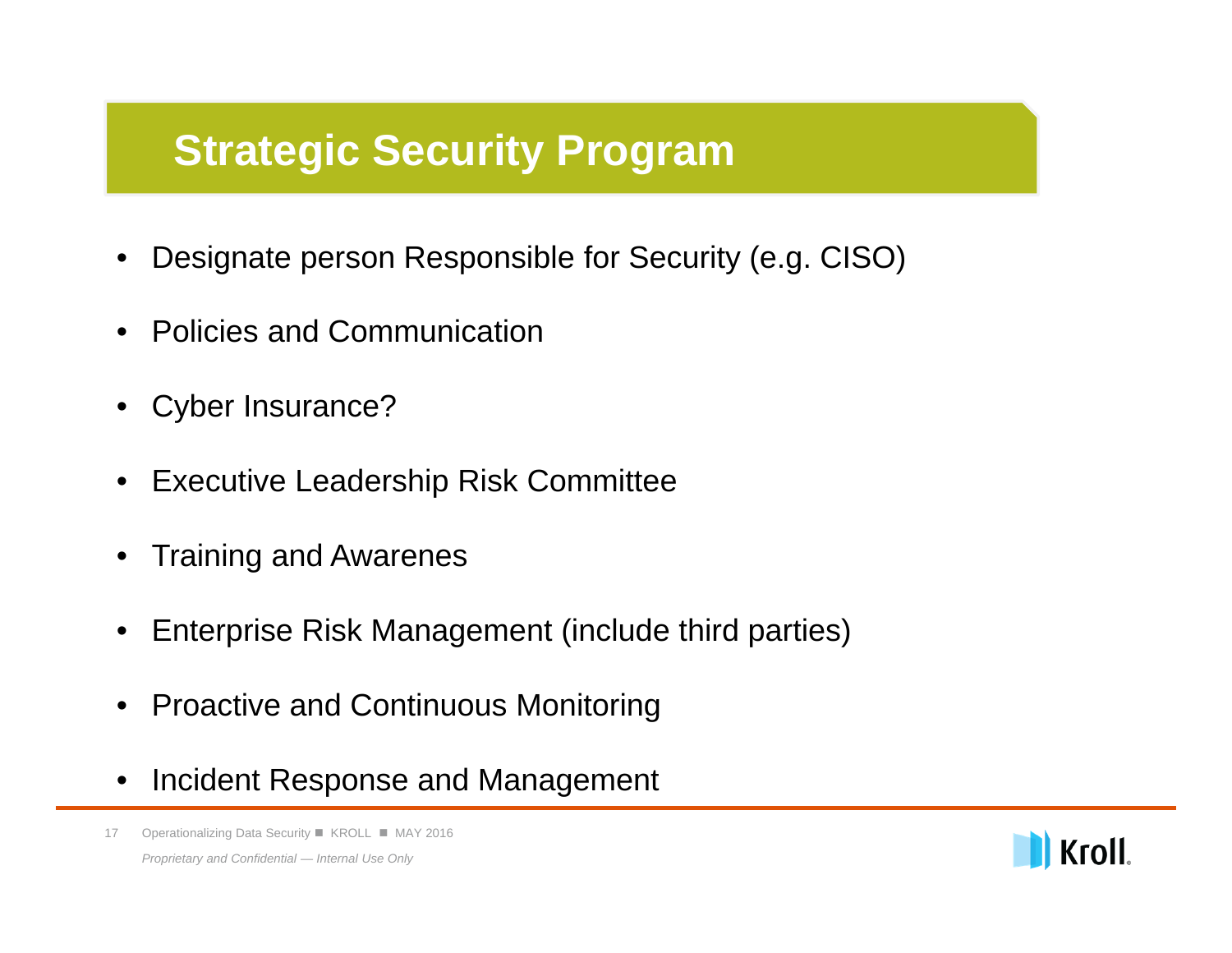### **Security Controls & Processes**

- •Remove local administrator access
- •Two-factor authentication
- • Review and revise access controls for the network, systems, applications, databases, web sites, etc.
- Patch network devices, systems, applications, databases, etc.
- $\bullet$ Ensure that endpoint malware protection is updating
- •Utilize encryption for data in transit and at rest
- •Restrict media access and destroy paper-based data

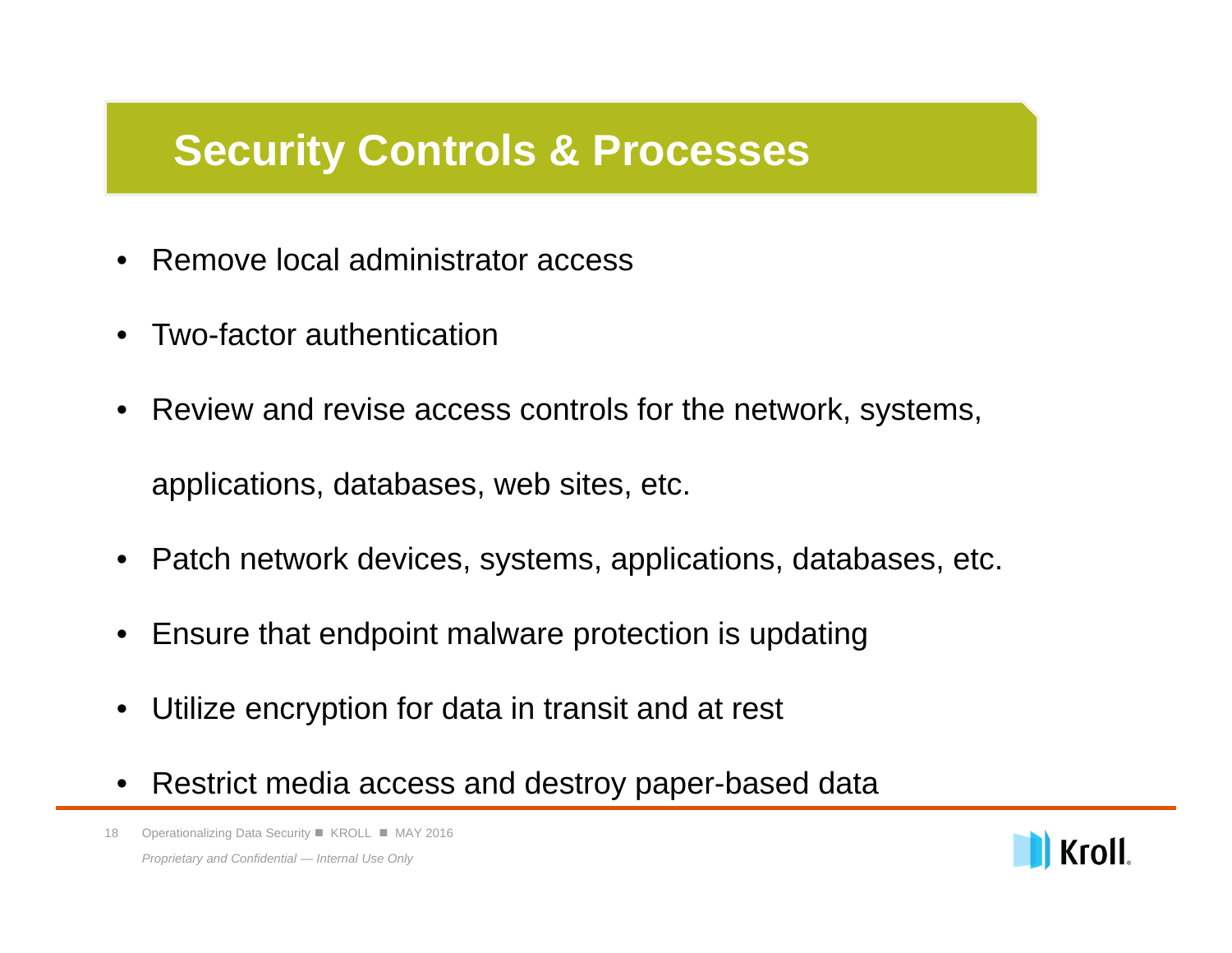### **Security Management Solutions**

- Security Information and Event Management (SIEM)
- •Endpoint Threat Analysis
- •Data Loss Prevention (DLP)
- •Intrusion Detection/Prevention System (IDS/IPS)
- $\bullet$ Encryption
- $\bullet$ Mobile Device Management (MDM)
- Email Security



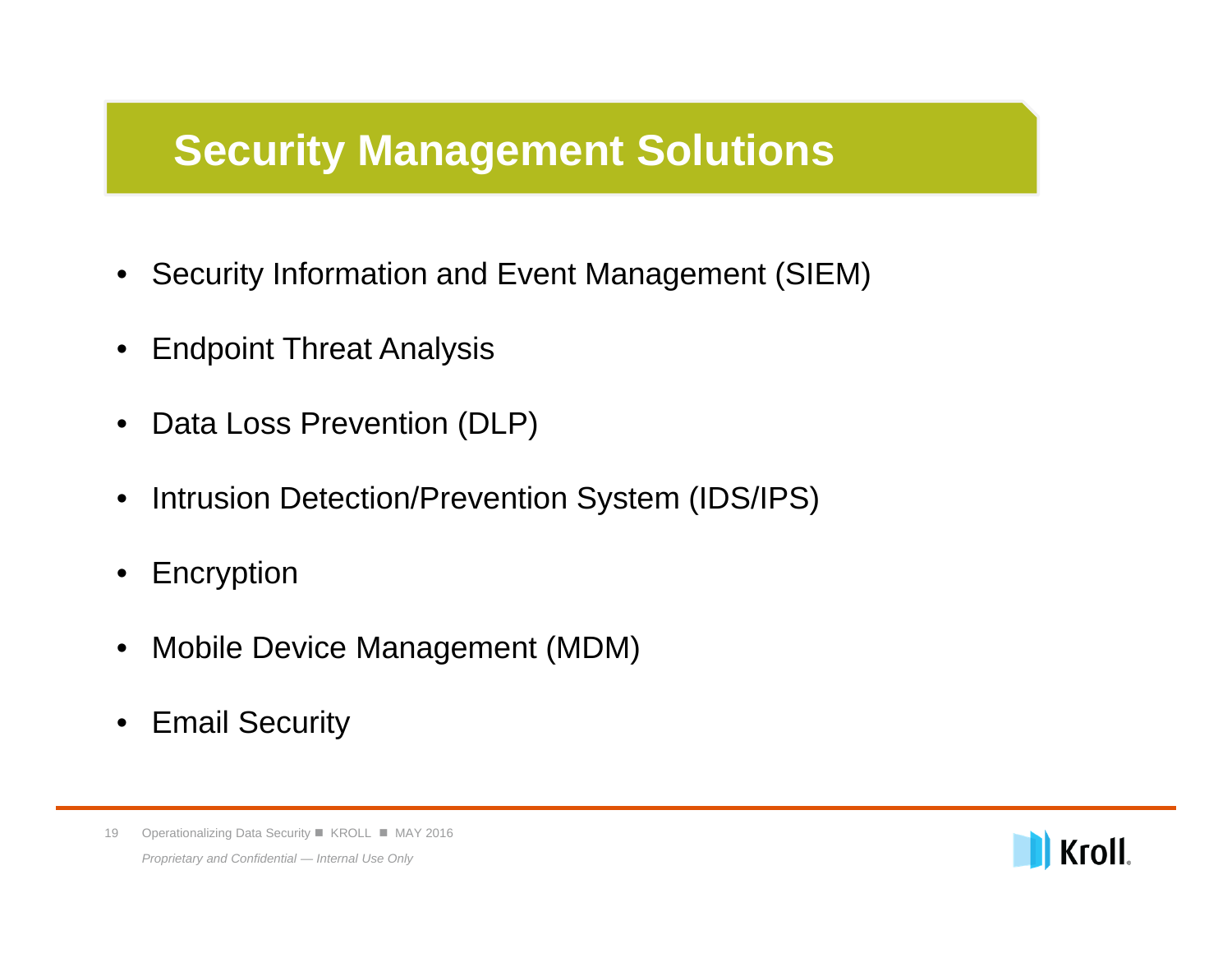# **Security Monitoring & Incident** 5**Response**

20 Operationalizing Data Security KROLL MAY 2016 Operationalizing Data Security KROLL MAY 2016

*Proprietary and Confidential — Internal Use Only Proprietary and Confidential — Internal Use Only*

a nito

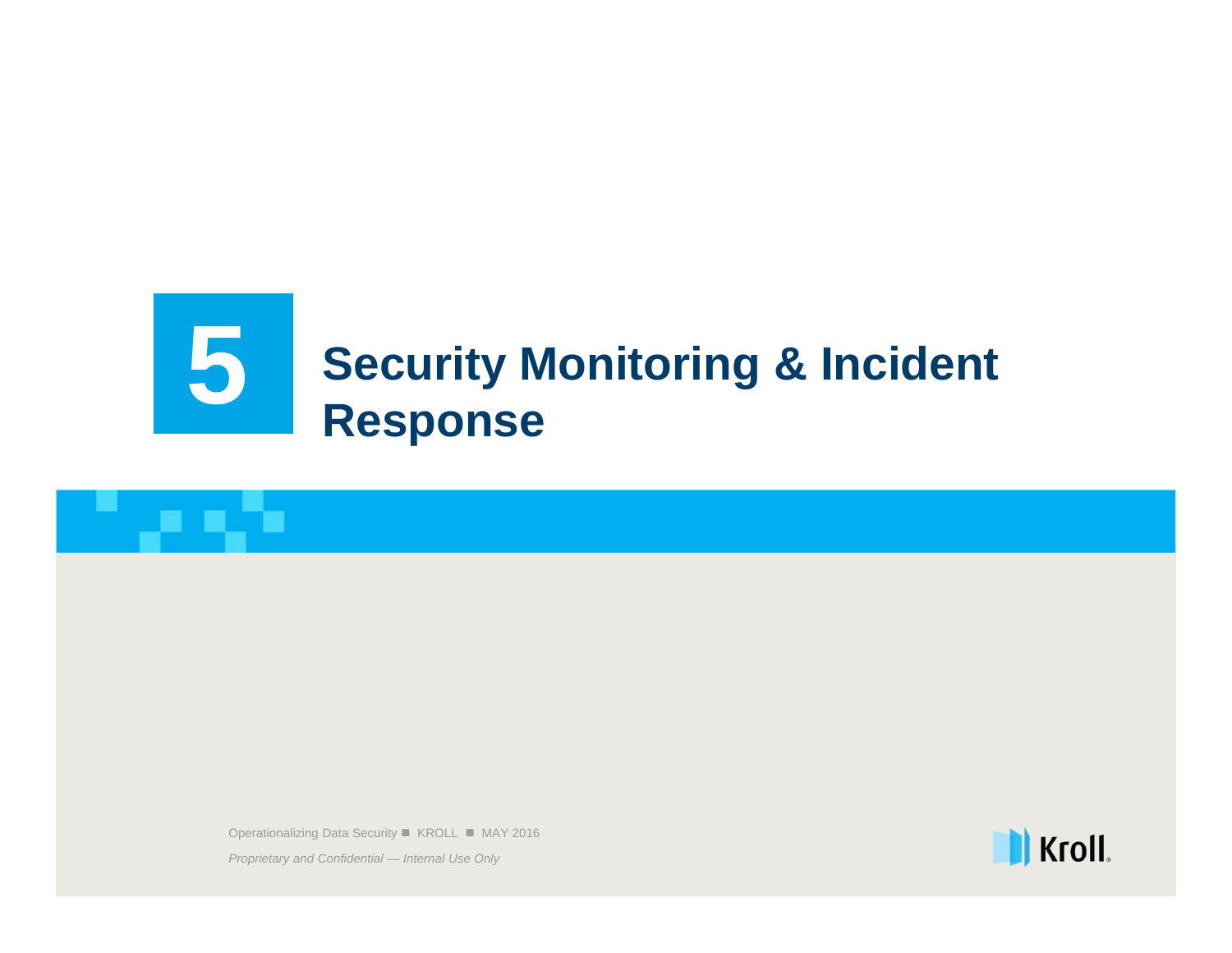## **Logging & Auditing**

- •Ensure that logging and auditing are enabled where possible
- Retain logs for at least 6 months but 1 year is better
- •Implement centralized log management capability
- •Track access activity (especially privileged access)
- •Create alerts for high priority log events
- •Audit periodically to ensure relevance and accuracy

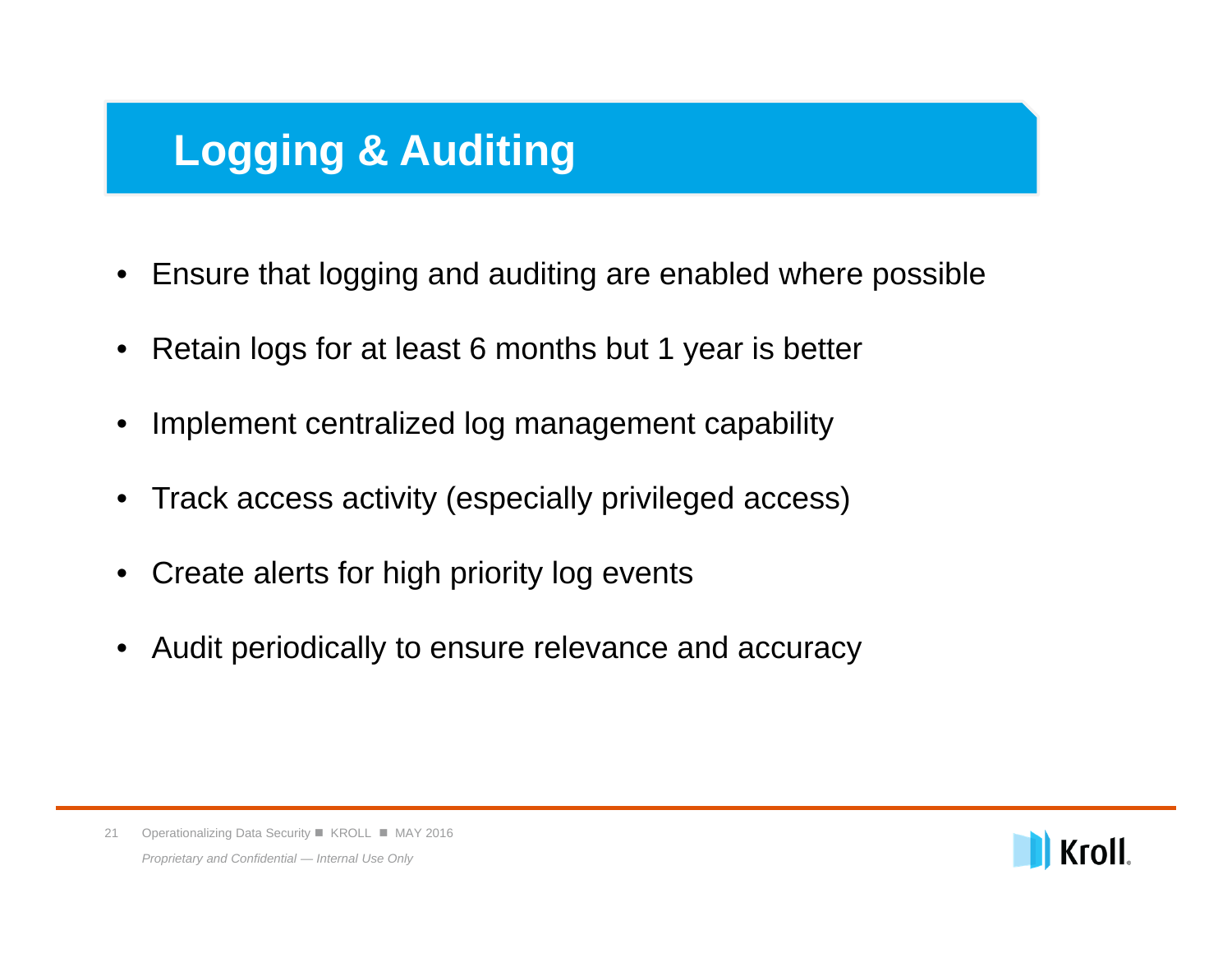### **Security Event Monitoring**

- •Monitor access to critical assets and information
- • Monitor endpoints and network devices for potential security events or incidents
- Monitor perimeter devices for signs of intrusion
- Monitor remote access into the organization
- Monitor third party access
- $\bullet$ Monitor mobile devices



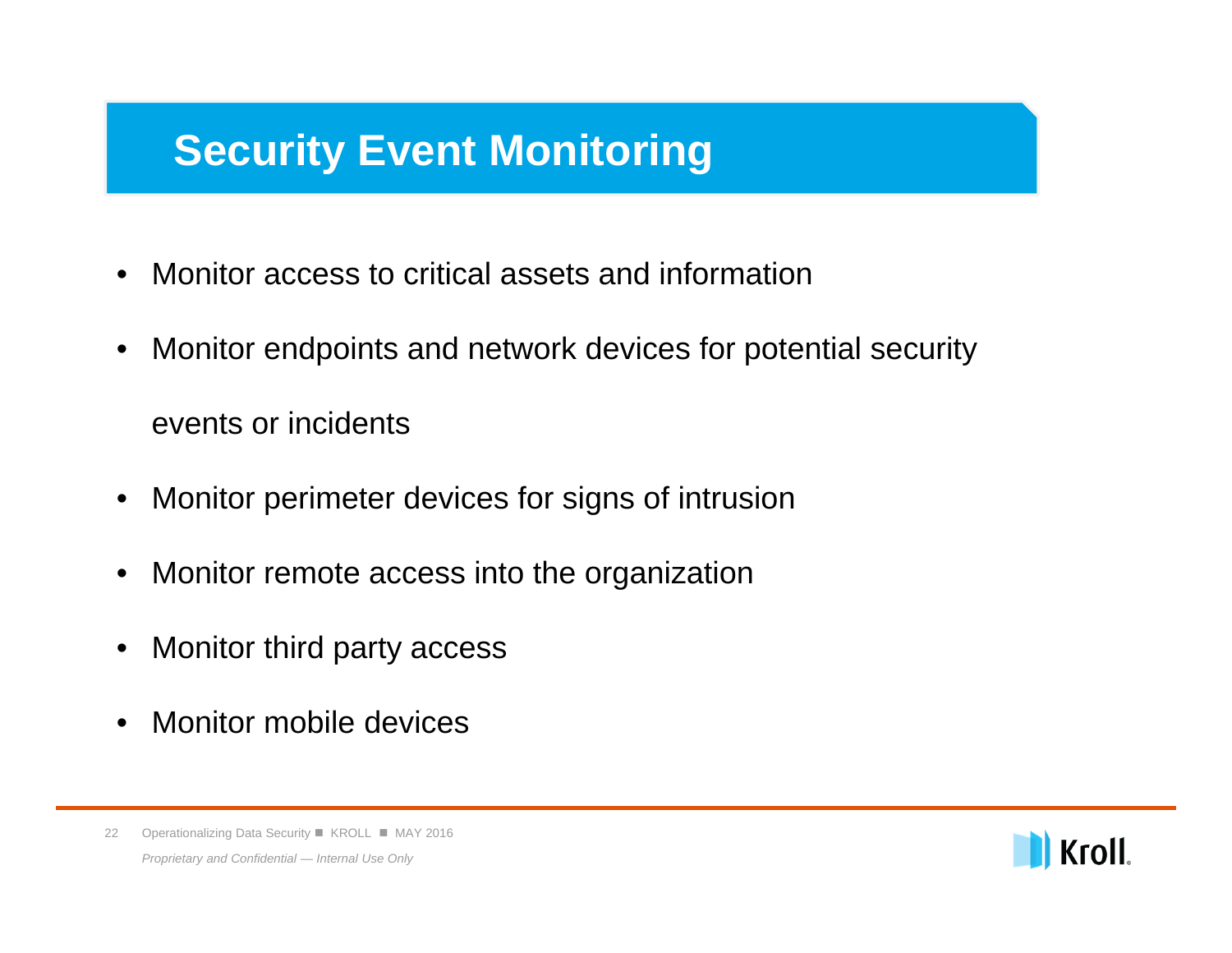### **Incident Response**

- $\bullet$ Identify core and secondary stakeholders
- •Determine internal technical capabilities
- $\bullet$ Identify third party stakeholders
- •Develop IRP and align with DRP/BCP
- $\bullet$ Conduct periodic tests through table-top exercises
- $\bullet$ Update plan as necessary

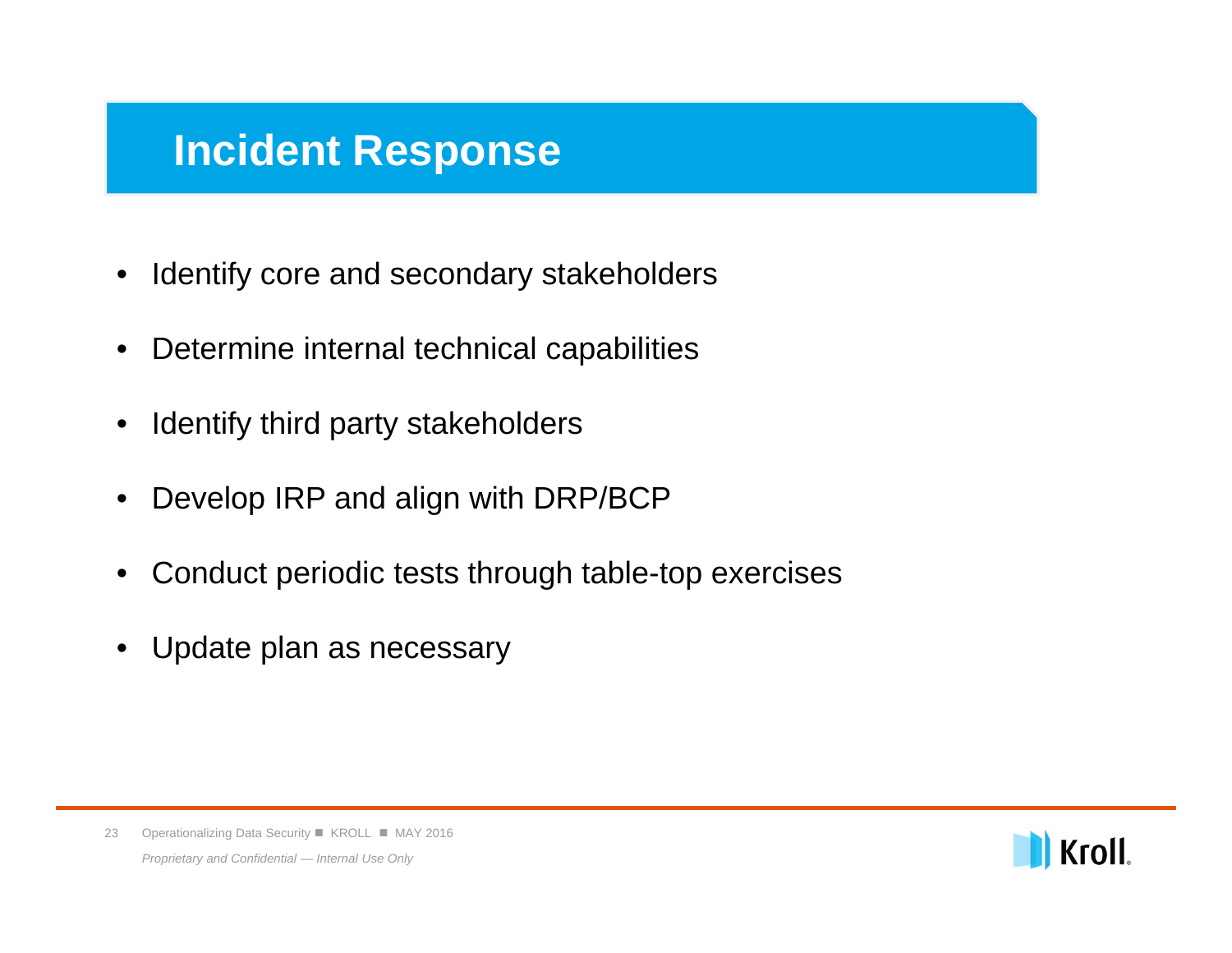### **Continuous Security Process**

- Conduct risk assessments often (at least annually)
- •Measure results and track remediation
- Scheduled Vulnerability Testing (monthly)
- Penetration Testing (at least annually)
- Security Monitoring (continuous)
- Training & Awareness (continuous)
- IRP/DRP/BCP Testing (at least annually)

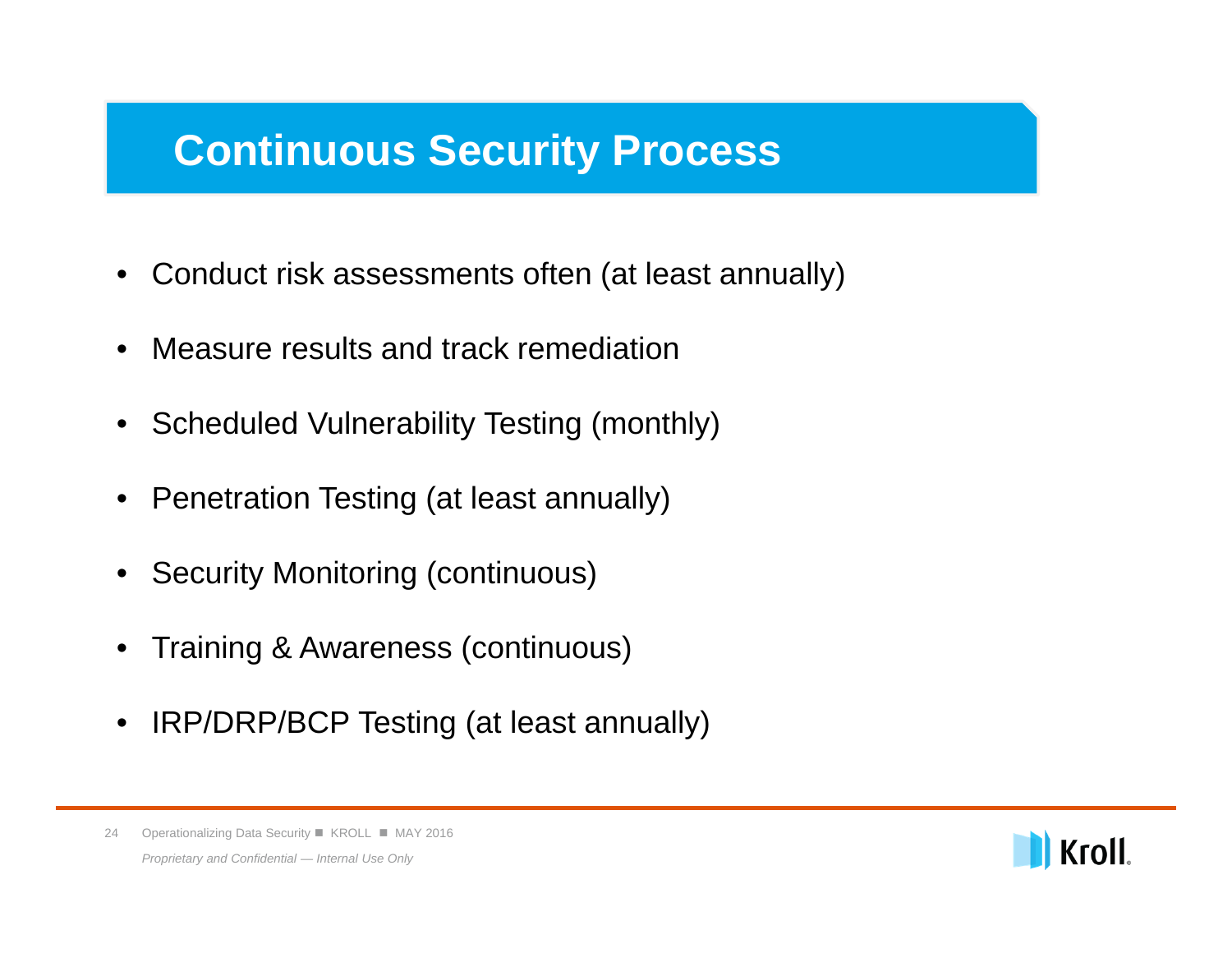

an din

25 Operationalizing Data Security KROLL MAY 2016 Operationalizing Data Security KROLL MAY 2016

*Proprietary and Confidential — Internal Use Only Proprietary and Confidential — Internal Use Only*